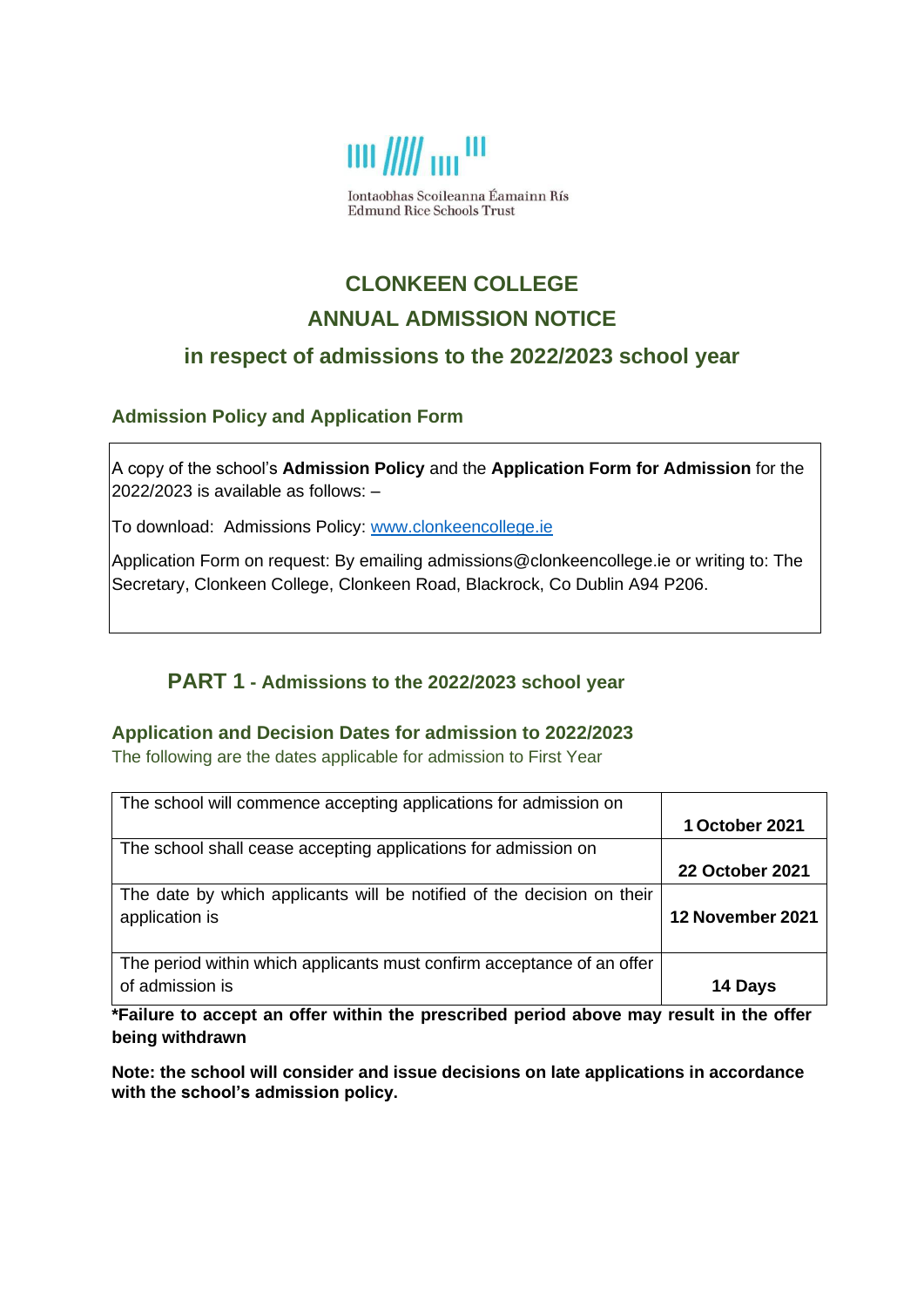## **Special Class Application and Decision Dates for admission to 2022/23**

The following are the dates applicable for admission to the school's Special Class which caters for children with Moderate General Learning Disability.

| The school will commence accepting applications for admission to the<br>special class on                                                                                            | 1 October 2021         |
|-------------------------------------------------------------------------------------------------------------------------------------------------------------------------------------|------------------------|
| The school shall cease accepting applications for admission to the<br>special class on                                                                                              | <b>22 October 2021</b> |
| The date by which applicants will be notified of the decision on their<br>application for admission to the special class is                                                         | 12 November 2021       |
| The period within which applicants must confirm acceptance of an offer<br>of admission is<br>*Eailura ta secont an effer within the prescribed period shows may result in the effer | 14 Days                |

**\*Failure to accept an offer within the prescribed period above may result in the offer being withdrawn**

## **Number of places being made available in 2022/2023**

| The number of places being made available in first year is               | 112 |
|--------------------------------------------------------------------------|-----|
| The number of places being made available in the special class* catering |     |
| for children with Moderate General Learning Disability is                |     |

*Note: The figures set out above in relation to the Special Class are subject to change dependent on whether current students in the Special Class(es) retain their place in the school and whether a student(s) transfers into the school after the publication of this Notice.*